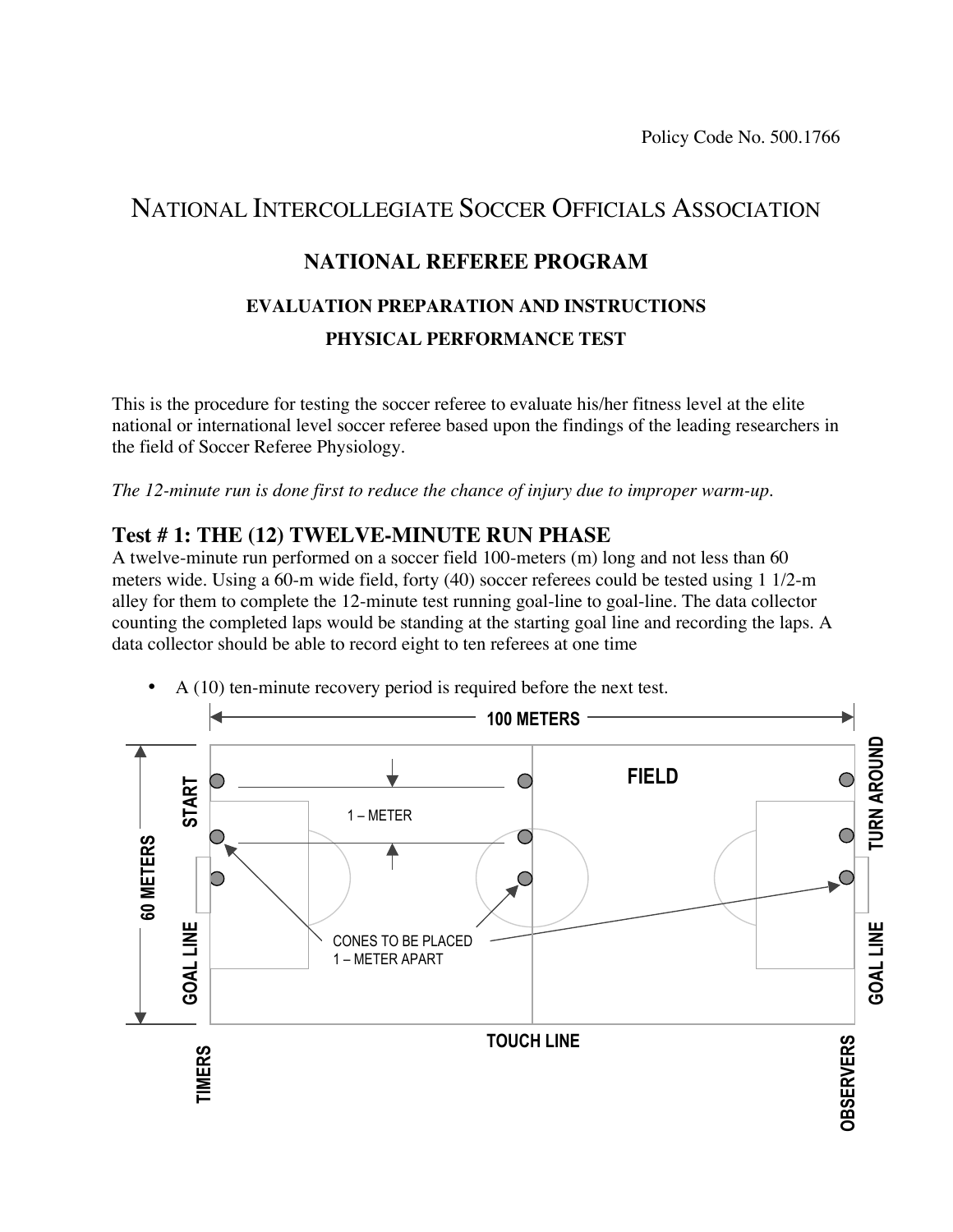### **Test #2: THE PRO** – **40 TEST PHASE**

*The Pro-40 test is to evaluate the agility/mobility of the soccer referee*



- Each leg of the course is 10 meters
- The referee should run outside the corner markers
- A (5) five-minute recovery period is required before the next test.

#### **Test #3: THE AR 50-METER TEST PHASE**

*The AR 50-m is a test that every assistant referee performs every match and should be part of the testing series for the referee.* Until there are specific tests developed for the assistant referee then the tests must be combined.

At a designated starting point the soccer referee:

- 1. The referee shall begin the test by sprinting forward from point  $X$  to point  $B$ , but the clock begins when he/she passes point A, then at point B he/she shall turn 90 degrees,
- 2. Side steps to the left 10-meters from point **B** to **C**, stops,
- 3. Side steps to the right 10-meters back from point **C** to **B**), stop, and turns 90 degrees to face the start line and,
- 4. Sprints 15-meters to the start line (**B** to **A**).

The data collector/timer starts the watch/time on the referee movement and stops when crossing the end line.

Recommendation: A maximum of TEN (10) referees per group.



• A (5) five-minute recovery period is required before the next test.